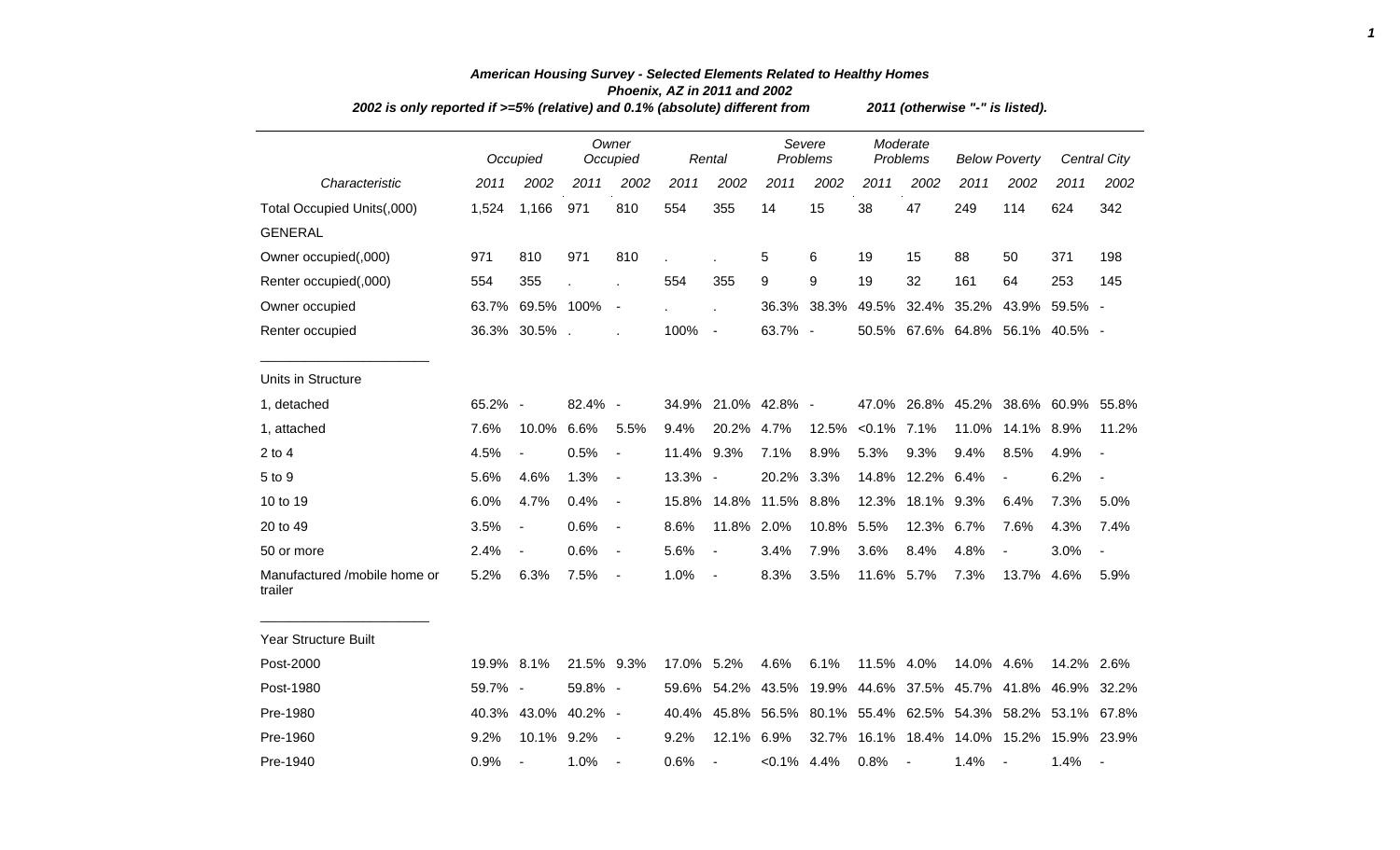|                                                        |         | Occupied                 |         | Owner<br>Occupied        |               | Rental                   |                | Severe<br><b>Problems</b> |                                           | Moderate<br>Problems     |                | <b>Below Poverty</b>     |         | Central City             |
|--------------------------------------------------------|---------|--------------------------|---------|--------------------------|---------------|--------------------------|----------------|---------------------------|-------------------------------------------|--------------------------|----------------|--------------------------|---------|--------------------------|
| Characteristic                                         | 2011    | 2002                     | 2011    | 2002                     | 2011          | 2002                     | 2011           | 2002                      | 2011                                      | 2002                     | 2011           | 2002                     | 2011    | 2002                     |
| Foundation (for 1-unit not<br>manufactured)            |         |                          |         |                          |               |                          |                |                           |                                           |                          |                |                          |         |                          |
| 1-Unit not manufactured(,000)                          | 1,110   | 873                      | 864     | 726                      | 245           | 147                      | $\overline{7}$ | 9                         | 18                                        | 16                       | 140            | 60                       | 435     | 229                      |
| With a basement under all of<br>house                  | 0.2%    |                          | 0.3%    | $\blacksquare$           | 0.1%          | $\blacksquare$           | $< 0.1\%$      | $\sim$                    | $< 0.1\%$ 2.9%                            |                          | $< 0.1\%$ 0.5% |                          | 0.1%    | $\overline{\phantom{a}}$ |
| With a basement under part of<br>house                 | 0.8%    | $\overline{\phantom{a}}$ | 1.1%    | $\overline{\phantom{a}}$ | $<0.1\%$ 1.3% |                          | $<0.1\%$ 5.2%  |                           | 1.8%                                      | $\overline{\phantom{a}}$ | $<0.1\%$ 1.3%  |                          | 0.6%    | $\overline{\phantom{a}}$ |
| With a crawl space                                     | 0.6%    | $\overline{\phantom{a}}$ | 0.6%    | $\blacksquare$           | 0.9%          | $\blacksquare$           | $< 0.1\%$      | 6.6%                      | $< 0.1\%$ -                               |                          | 0.2%           | $\sim$                   | 0.5%    | $\overline{\phantom{a}}$ |
| On a concrete slab                                     | 97.6% - |                          | 97.5% - |                          | 98.2% -       |                          | 100%           | 85.9%                     |                                           | 98.2% 91.2%              | $98.1\%$ -     |                          | 97.7% - |                          |
| In some other way                                      | 0.6%    | $\overline{\phantom{a}}$ | 0.6%    | $\blacksquare$           | 0.8%          | $\overline{\phantom{a}}$ | $<0.1\%$ 2.3%  |                           | $<0.1\%$ 5.9%                             |                          | 1.7%           | $\sim$                   | 1.1%    | $\overline{\phantom{a}}$ |
|                                                        |         |                          |         |                          |               |                          |                |                           |                                           |                          |                |                          |         |                          |
| <b>EXTERIOR</b>                                        |         |                          |         |                          |               |                          |                |                           |                                           |                          |                |                          |         |                          |
| <b>External Building Conditions (non</b><br>multiunit) |         |                          |         |                          |               |                          |                |                           |                                           |                          |                |                          |         |                          |
| Sagging roof                                           | 1.6%    |                          | 1.8%    |                          | 0.7%          | $\blacksquare$           | 3.3%           | 6.2%                      | 13.1%                                     | 18.6% 3.1%               |                |                          | 2.6%    | 5.5%                     |
| Missing roofing material                               | 5.2%    | 3.7%                     | 5.1%    | 3.5%                     | 5.4%          | 4.8%                     | 33.2%          | 14.7%                     | 6.9%                                      | 20.4%                    | 8.3%           | 7.3%                     | 4.3%    | 6.4%                     |
| Hole in roof                                           | 1.6%    | $\overline{\phantom{a}}$ | 1.1%    | $\overline{a}$           | 3.3%          | $\overline{\phantom{a}}$ | 30.1%          | 6.8%                      | 2.8%                                      | 14.6% 4.1%               |                | $\overline{\phantom{a}}$ | 1.9%    | $\overline{\phantom{a}}$ |
| Missing bricks, siding, other<br>outside wall material | 1.7%    | $\overline{a}$           | 1.2%    | $\overline{a}$           | 3.3%          | $\overline{\phantom{a}}$ | 3.3%           | 13.7% 8.4%                |                                           | 7.9%                     | 1.2%           | $\overline{\phantom{a}}$ | 2.4%    | $\blacksquare$           |
| Sloping outside walls                                  | 0.6%    | $\overline{\phantom{a}}$ | 0.5%    | $\blacksquare$           | 1.2%          | $\overline{\phantom{a}}$ | 3.3%           |                           | 10.3% 5.3%                                |                          | 1.4%           | $\blacksquare$           | 0.8%    | $\blacksquare$           |
| Boarded up windows                                     | 1.1%    | $\blacksquare$           | 1.1%    | $\overline{a}$           | 1.0%          | $\blacksquare$           | 18.2%          | 6.1%                      | 14.1%                                     | 7.1%                     | 1.5%           | $\overline{\phantom{a}}$ | 1.1%    |                          |
| Broken windows                                         | 6.0%    | 4.9%                     | 6.1%    | 4.1%                     | 5.5%          | 8.6%                     | 33.2%          | 6.1%                      |                                           | 14.3% 29.5%              |                | 11.7% 12.8%              | 6.7%    | 9.6%                     |
| Bars on windows                                        | 6.6%    | 5.3%                     | 6.5%    | 5.4%                     | 6.8%          | 4.8%                     | 8.6%           | 20.8%                     | 15.0%                                     | 12.9%                    | 11.6%          | 7.2%                     | 9.7%    | 11.7%                    |
| Foundation crumbling or has open<br>crack or hole      | 4.5%    | $\overline{\phantom{a}}$ | 4.4%    | $\overline{a}$           | 5.0%          | 2.4%                     | 3.3%           | 8.6%                      | 8.0%                                      | 3.5%                     | $9.0\%$        | 2.5%                     | 5.7%    | 2.4%                     |
| None of the above                                      | 78.2%   | 82.4%                    | 78.5%   | 83.6%                    | 77.1% -       |                          | 51.0%          | $\overline{\phantom{a}}$  | 50.6%                                     | 39.1%                    |                | 66.8% 73.3%              | 73.9%   | 66.5%                    |
| None of the above(excluding<br>bars)                   | 83.0% - |                          | 83.4%   | 88.0% 81.6% -            |               |                          | 59.6%          |                           | 69.6% 54.7% 46.7% 73.3% 77.3% 81.1% 74.9% |                          |                |                          |         |                          |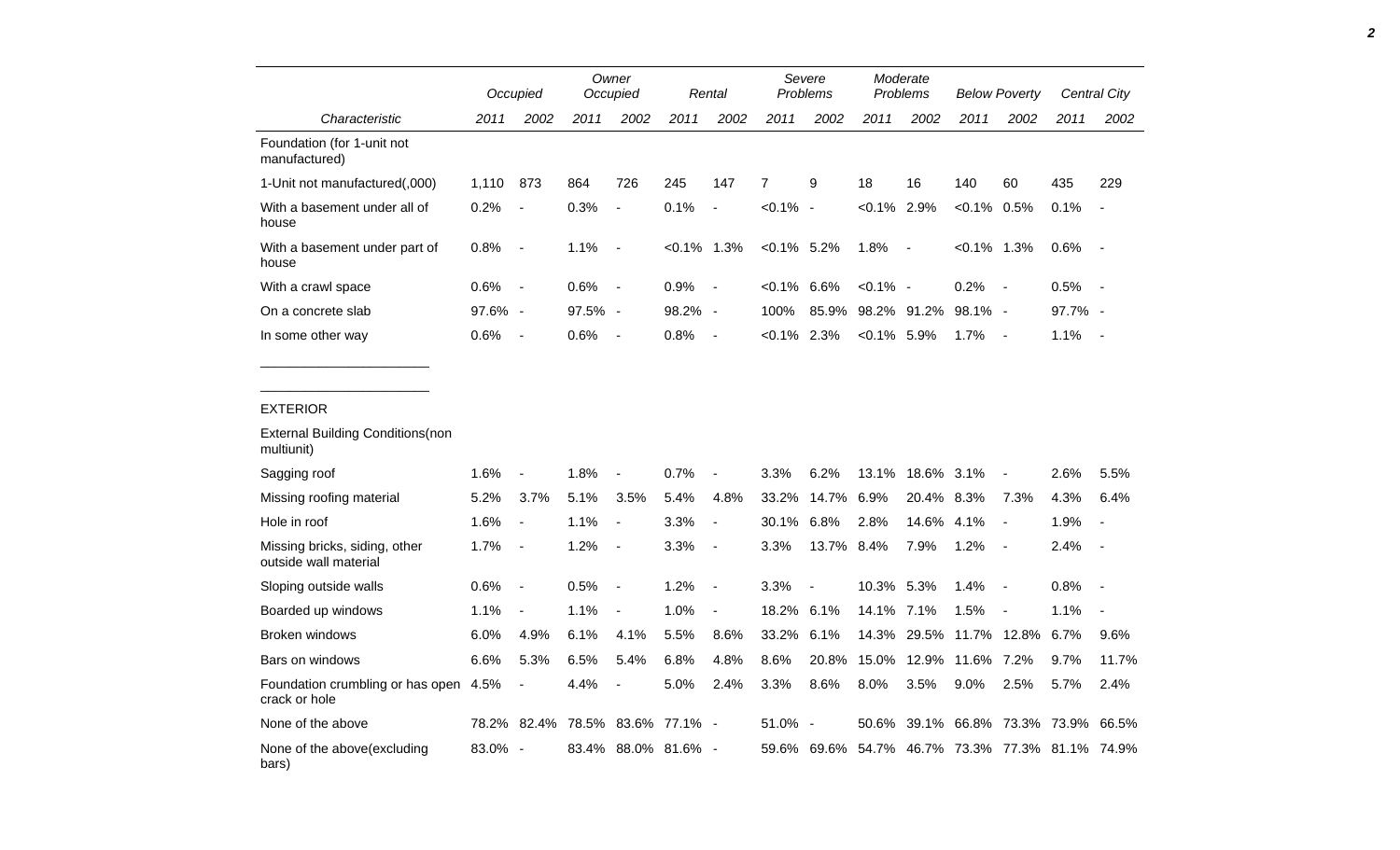|                                               |             | Occupied                 |             | Owner<br>Occupied        |             | Rental                   |                | Severe<br>Problems           |                   | Moderate<br>Problems     |             | <b>Below Poverty</b>     |             | Central City             |
|-----------------------------------------------|-------------|--------------------------|-------------|--------------------------|-------------|--------------------------|----------------|------------------------------|-------------------|--------------------------|-------------|--------------------------|-------------|--------------------------|
| Characteristic                                | 2011        | 2002                     | 2011        | 2002                     | 2011        | 2002                     | 2011           | 2002                         | 2011              | 2002                     | 2011        | 2002                     | 2011        | 2002                     |
| Water Leakage During Last 12<br>Months        |             |                          |             |                          |             |                          |                |                              |                   |                          |             |                          |             |                          |
| With leakage from outside<br>structure        | 7.9%        | 5.2%                     | 8.2%        | 4.7%                     | 7.2%        | 6.3%                     |                | 36.3% 19.0% 34.2% 18.2% 8.1% |                   |                          |             | 8.8%                     | $9.0\%$     |                          |
| Roof                                          | 5.5%        | 4.0%                     | 6.2%        | 3.9%                     | 4.4%        | $\overline{\phantom{a}}$ |                | 23.7% 11.1% 15.3% -          |                   |                          | 4.7%        | 7.2%                     | 6.2%        | 7.0%                     |
| <b>Basement leak</b>                          | $< 0.1\%$ - |                          | $< 0.1\%$ - |                          | $< 0.1\%$ - |                          | $< 0.1\%$ -    |                              | $< 0.1\%$ -       |                          | $< 0.1\%$ - |                          | $< 0.1\%$ - |                          |
| Walls, closed windows, or doors<br>leak       | 1.6%        | $\overline{\phantom{a}}$ | 1.7%        | $\overline{\phantom{a}}$ | 1.5%        | $\blacksquare$           | $< 0.1\%$ 5.3% |                              | 17.6% 3.1%        |                          | 1.3%        | $\sim$                   | 2.3%        | $\sim$                   |
| Other or Unknown exterior Leak                | 1.0%        | $\overline{a}$           | 0.6%        | $\overline{\phantom{a}}$ | 1.5%        | $\blacksquare$           | 12.6% 5.3%     |                              | 2.8%              | $\overline{\phantom{a}}$ | 2.3%        | $\overline{\phantom{a}}$ | 0.8%        | $\sim$                   |
|                                               |             |                          |             |                          |             |                          |                |                              |                   |                          |             |                          |             |                          |
| <b>INTERIOR</b>                               |             |                          |             |                          |             |                          |                |                              |                   |                          |             |                          |             |                          |
| Damage                                        |             |                          |             |                          |             |                          |                |                              |                   |                          |             |                          |             |                          |
| Holes in floors                               | 1.1%        | $\blacksquare$           | 1.0%        | $\overline{\phantom{a}}$ | 1.4%        |                          | 16.8% 7.8%     |                              | 16.8% 5.4%        |                          | 1.6%        | $\overline{\phantom{a}}$ | 1.8%        |                          |
| Open cracks or holes                          | 4.4%        | $\overline{\phantom{a}}$ | 3.6%        | $\blacksquare$           | 5.8%        | 6.2%                     | 13.9%          | 18.4%                        | 24.0% -           |                          | 6.7%        | $\blacksquare$           | 5.0%        | 6.6%                     |
| Broken plaster or peeling paint               | 1.4%        | $\overline{\phantom{a}}$ | 0.9%        | $\overline{\phantom{a}}$ | 2.4%        | $\blacksquare$           | 7.8%           |                              | 11.4% 11.6% 13.8% |                          | 3.9%        | $\overline{\phantom{a}}$ | 2.2%        | $\overline{\phantom{a}}$ |
| Water Leakage During Last 12<br><b>Months</b> |             |                          |             |                          |             |                          |                |                              |                   |                          |             |                          |             |                          |
| With leakage from inside structure 8.2%       |             | 9.4%                     | 6.7%        | 8.1%                     | 10.9%       |                          | 12.4% 22.2% -  |                              | 29.9%             | 25.4% 9.8%               |             | 13.9%                    | 8.1%        | 13.9%                    |
| Fixtures backed up or overflowed              | 2.0%        | $\blacksquare$           | 1.4%        | $\blacksquare$           | 2.9%        |                          | 1.9%           | 10.9%                        | 8.5%              | 12.4%                    | 0.9%        | 6.4%                     | 2.3%        | 5.9%                     |
| Pipes leaked                                  | 3.7%        | $\overline{a}$           | 2.5%        | $\blacksquare$           | 5.7%        | 6.7%                     | 17.8%          | 9.8%                         | 16.3%             | 13.2%                    | 6.3%        | $\overline{\phantom{a}}$ | 4.3%        | 6.7%                     |
| Broken water heater                           | 0.9%        | $\overline{\phantom{a}}$ | 1.3%        | $\overline{\phantom{a}}$ | 0.2%        |                          | 2.6%           |                              | 1.8%              |                          | 0.5%        | $\overline{\phantom{a}}$ | 0.2%        |                          |
| Other or Unknown                              | 1.9%        | $\overline{\phantom{a}}$ | 1.6%        | $\overline{\phantom{a}}$ | 2.5%        |                          | $< 0.1\%$ 7.1% |                              | 5.8%              | 3.6%                     | 2.3%        | $\overline{\phantom{a}}$ | 1.6%        |                          |

Rodents

Signs of rats in last 3 mon. <br>
0.6% - 0.4% - 1.0% - 4.4% - 4.2% - 1.0% - 1.0% - 1.2% -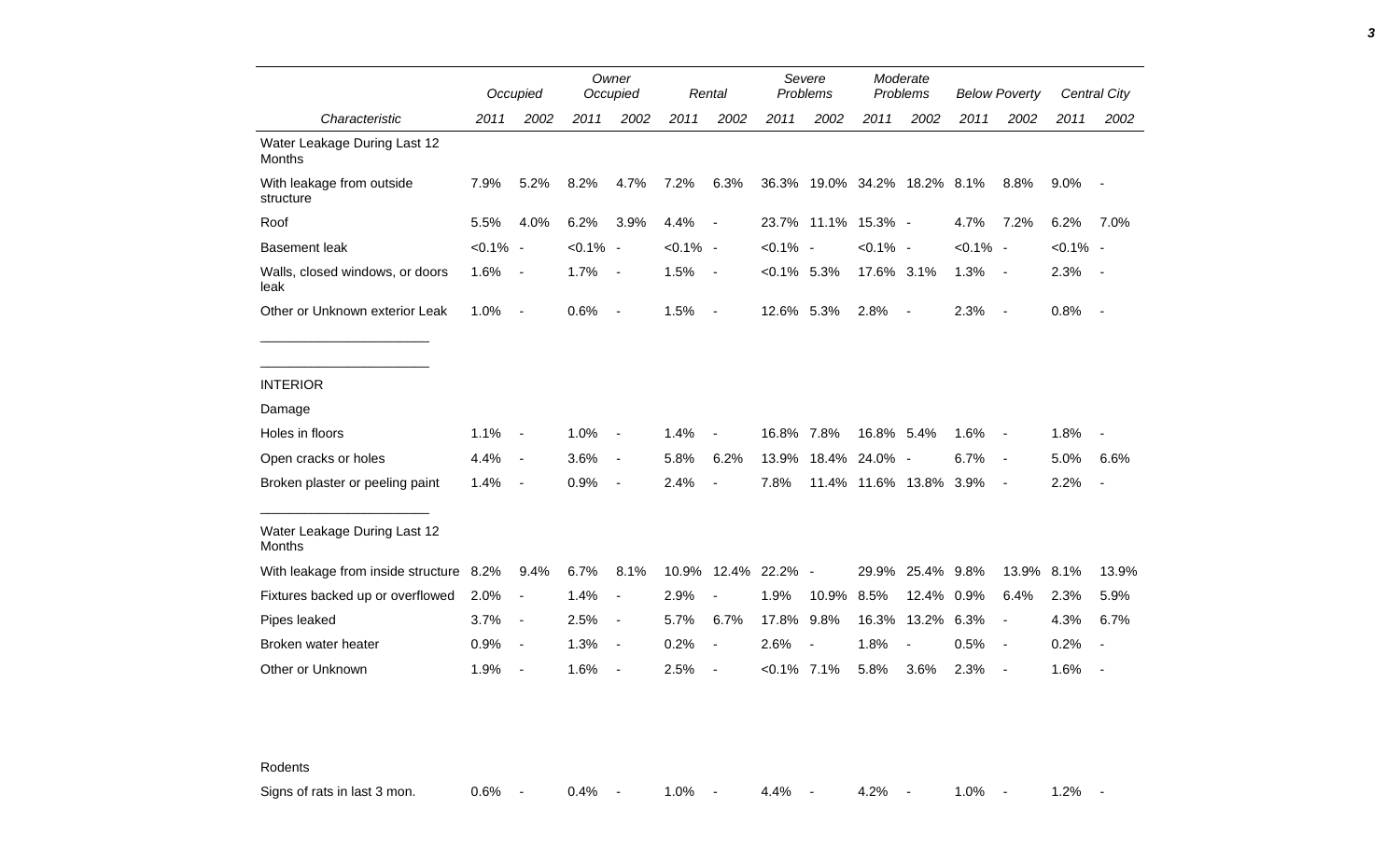|                                                           |             | Occupied                 |             | Owner<br>Occupied        |                | Rental                   |             | Severe<br>Problems       |                | Moderate<br>Problems     |             | <b>Below Poverty</b>     |               | Central City   |
|-----------------------------------------------------------|-------------|--------------------------|-------------|--------------------------|----------------|--------------------------|-------------|--------------------------|----------------|--------------------------|-------------|--------------------------|---------------|----------------|
| Characteristic                                            | 2011        | 2002                     | 2011        | 2002                     | 2011           | 2002                     | 2011        | 2002                     | 2011           | 2002                     | 2011        | 2002                     | 2011          | 2002           |
| Signs of mice in last 3 mon.                              | 1.8%        | $\overline{\phantom{a}}$ | 1.9%        | $\blacksquare$           | 1.6%           | $\overline{\phantom{a}}$ | 1.8%        | 5.1%                     | 5.0%           | 10.3%                    | 2.8%        | 5.9%                     | 2.8%          | $\blacksquare$ |
| Signs of rodents, not sure which<br>kind in last 3 mon.   | 0.1%        | $\overline{\phantom{a}}$ | 0.2%        | $\overline{\phantom{a}}$ | $< 0.1\%$ -    |                          | $< 0.1\%$ - |                          | $< 0.1\%$ 1.1% |                          | 0.1%        | $\overline{\phantom{a}}$ | 0.1%          | $\sim$         |
| Electrical                                                |             |                          |             |                          |                |                          |             |                          |                |                          |             |                          |               |                |
| No electrical wiring                                      | $< 0.1\%$ - |                          | $< 0.1\%$ - |                          | 0.1%           | $\blacksquare$           | $< 0.1\%$ - |                          | $< 0.1\%$ -    |                          | $< 0.1\%$ - |                          | 0.1%          |                |
| Exposed wiring                                            | 3.3%        | $\overline{\phantom{a}}$ | 3.0%        | $\blacksquare$           | 3.7%           | $\overline{\phantom{a}}$ | 1.3%        | $\sim$                   | 2.7%           | $\overline{\phantom{a}}$ | 5.1%        | 1.2%                     | 4.3%          |                |
| Rooms without electric outlets                            | 0.8%        | $\overline{a}$           | 0.6%        |                          | 1.2%           |                          | $< 0.1\%$   | 1.7%                     | 1.0%           | $\overline{\phantom{a}}$ | 2.2%        | $\overline{\phantom{a}}$ | 0.7%          |                |
| Fuses/breakers blown in last 3<br>mon.                    |             | 11.8% 10.9% 13.1%        |             | 11.1%                    | 9.4%           | 10.4%                    | 22.2%       | 11.7%                    | 18.7%          | 17.1%                    | 8.6%        | 10.0%                    |               | 11.5% 10.1%    |
| Sanitation                                                |             |                          |             |                          |                |                          |             |                          |                |                          |             |                          |               |                |
| Lacking complete kitchen facilities                       | 1.4%        | $\overline{\phantom{a}}$ | 1.2%        |                          | 1.9%           | 7.3%                     | 5.7%        |                          |                | 10.9% 56.4% 64.7% 2.4%   |             | 7.7%                     | 2.3%          |                |
| Lacking some or all plumbing<br>facilities                | 0.6%        | $\overline{\phantom{a}}$ | 0.4%        | $\overline{\phantom{a}}$ | 1.0%           | $\overline{\phantom{a}}$ | 67.4% -     |                          | $< 0.1\%$ -    |                          | 0.6%        | $\overline{\phantom{a}}$ | 0.9%          | $\sim$         |
| Water not safe to drink                                   | 18.4%       | 27.2%                    |             | 16.1% 23.3%              | 22.6%          | 36.3%                    | 36.1%       | 55.0%                    | 29.6%          | 43.7%                    | 30.6%       | 41.2%                    | 24.4%         | 38.0%          |
| Water stoppage in last 3 mon.                             | 3.4%        | 5.7%                     | 1.9%        |                          | 6.0%           | 10.9%                    | 3.9%        | 10.5%                    | 7.5%           | 10.6%                    | 4.2%        | 7.4%                     | 3.4%          | 7.9%           |
| No flush toilets working some time<br>in last 3 mon.      | 2.0%        | $\overline{\phantom{a}}$ | 1.4%        |                          | 3.2%           | 5.8%                     | 3.5%        | 13.4%                    | 6.5%           | 16.5% 3.2%               |             | 6.6%                     | 2.4%          | 5.2%           |
| With sewage disposal<br>breakdowns in last 3 mon.         | 1.6%        | $\overline{\phantom{a}}$ | 1.3%        | $\overline{\phantom{a}}$ | 2.0%           | $\overline{\phantom{a}}$ | 14.3% -     |                          | 4.2%           | 6.1%                     | 3.2%        | $\blacksquare$           | 2.6%          | $\sim$         |
| Septic tank, cesspool, chemical<br>toilet                 | 3.5%        | $\overline{\phantom{a}}$ | 4.5%        | 6.3%                     | 1.8%           | $\overline{\phantom{a}}$ | 4.4%        | $\overline{\phantom{a}}$ | 1.4%           | 6.2%                     | 4.8%        | 5.4%                     | 1.1%          | $\sim$ $-$     |
| With septic tank or cesspool<br>breakdowns in last 3 mon. | $< 0.1\%$ - |                          | 0.1%        |                          | $< 0.1\%$ 0.4% |                          | $< 0.1\%$ - |                          | $< 0.1\%$ 0.4% |                          | $< 0.1\%$ - |                          | $<0.1\%$ 0.3% |                |

## HEATING/FUEL

## Main Heating Equipment

Warm-air furnace 49.3% 42.9% 49.9% 45.5% 48.3% 37.0% 47.6% 50.5% 26.7% 28.8% 52.2% 44.5% 52.5% 46.0%

*4*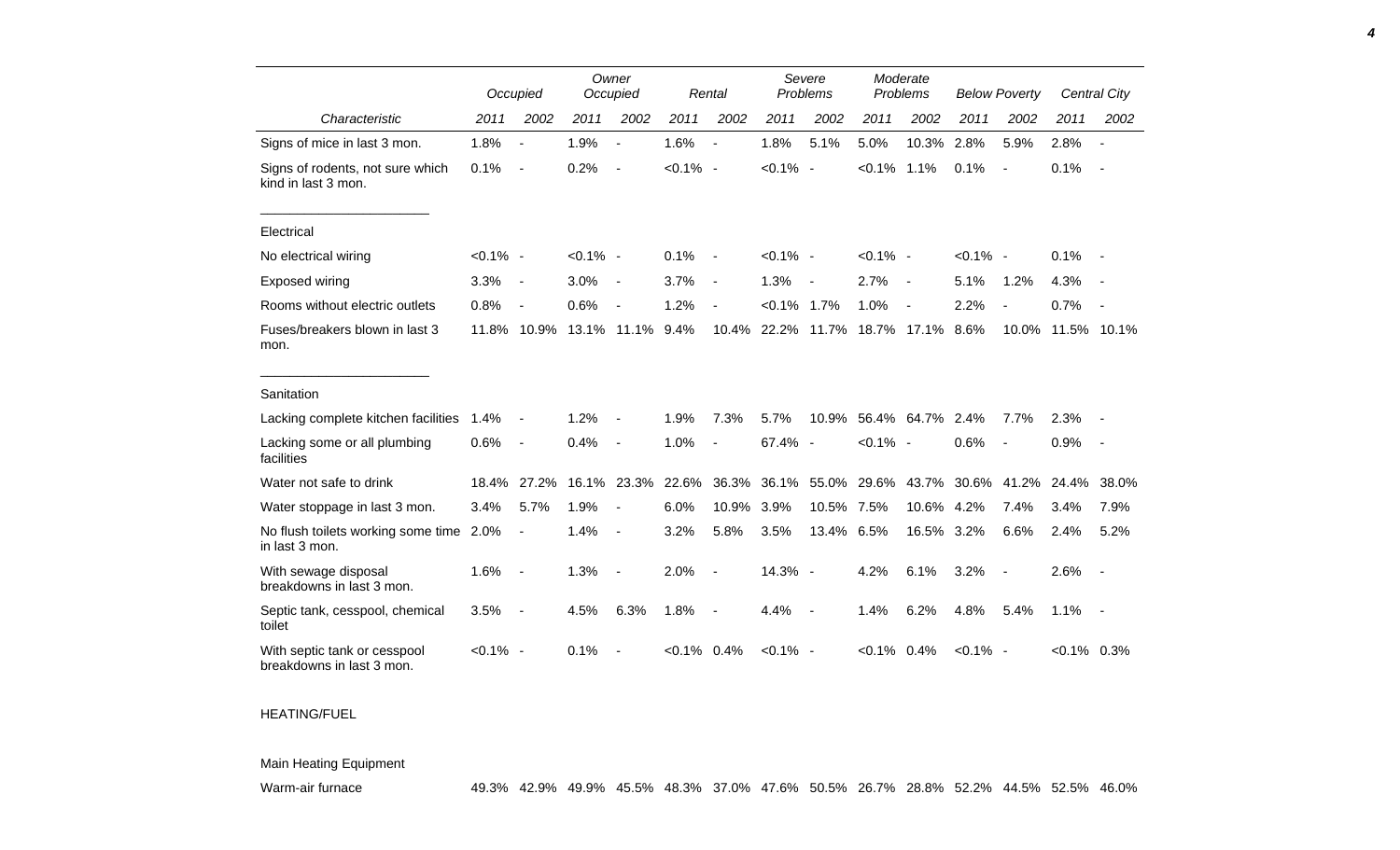|                                                         | Occupied    |                          |                | Owner<br>Occupied        |                | Rental                   |                | Severe<br>Problems                              |                | Moderate<br>Problems     |                         | <b>Below Poverty</b>     |             | Central City   |
|---------------------------------------------------------|-------------|--------------------------|----------------|--------------------------|----------------|--------------------------|----------------|-------------------------------------------------|----------------|--------------------------|-------------------------|--------------------------|-------------|----------------|
| Characteristic                                          | 2011        | 2002                     | 2011           | 2002                     | 2011           | 2002                     | 2011           | 2002                                            | 2011           | 2002                     | 2011                    | 2002                     | 2011        | 2002           |
| Steam or hot water system                               | 0.1%        |                          | $< 0.1\%$ 0.2% |                          | 0.4%           | $\overline{a}$           | $< 0.1\%$ -    |                                                 | $< 0.1\%$ 1.5% |                          | 0.1%                    | $\overline{a}$           | 0.3%        | $\blacksquare$ |
| Electric heat pump                                      | 47.1%       | 52.3%                    | 47.0%          | 51.4%                    | 47.2%          | 54.3%                    |                | 47.6% 30.2%                                     | 47.1%          | 53.2%                    | 38.1%                   | 43.6%                    | 43.1% -     |                |
| Built-in electric units                                 | 0.1%        | $\overline{\phantom{a}}$ | $< 0.1\%$ -    |                          | 0.2%           | $\blacksquare$           | $< 0.1\%$ -    |                                                 | $< 0.1\%$ -    |                          | 0.2%                    | $\blacksquare$           | $< 0.1\%$ - |                |
| Floor, wall, or other built-in hot air<br>without ducts | 1.3%        | $\overline{\phantom{a}}$ | 0.8%           | $\overline{\phantom{a}}$ | 2.2%           |                          | 1.3%           | 5.7%                                            | 5.5%           | 4.9%                     | 4.1%                    | $\blacksquare$           | 1.3%        | $\sim$         |
| Room heaters with flue                                  | 0.1%        | $\overline{\phantom{a}}$ | 0.2%           | $\overline{\phantom{a}}$ | $< 0.1\%$ 0.8% |                          | $< 0.1\%$ 4.7% |                                                 | $< 0.1\%$ -    |                          | $< 0.1\%$ 0.6%          |                          | 0.2%        | $\sim$         |
| Room heaters without flue                               | 0.3%        | $\blacksquare$           | 0.1%           | $\blacksquare$           | 0.6%           | $\overline{\phantom{a}}$ | $< 0.1\%$ 1.3% |                                                 | 10.1% 7.6%     |                          | 0.2%                    | $\blacksquare$           | 0.1%        | $\blacksquare$ |
| Portable electric heaters                               | 1.1%        | $\blacksquare$           | 1.3%           | $\overline{\phantom{a}}$ | 0.7%           | $\overline{\phantom{a}}$ | 1.8%           | 7.5%                                            | 1.4%           | $\blacksquare$           | 4.2%                    | $\blacksquare$           | 1.4%        |                |
| <b>Stoves</b>                                           | 0.1%        | $\blacksquare$           | 0.2%           | $\blacksquare$           | $< 0.1\%$ -    |                          | $< 0.1\%$ -    |                                                 | $< 0.1\%$ -    |                          | $< 0.1\%$ -             |                          | 0.3%        |                |
| Fireplace without inserts                               | $< 0.1\%$ - |                          | $< 0.1\%$ -    |                          | $< 0.1\%$ -    |                          | $< 0.1\%$ -    |                                                 | $< 0.1\%$ -    |                          | $< 0.1\%$ 0.3%          |                          | $< 0.1\%$ - |                |
| Other                                                   | 0.3%        | $\blacksquare$           | 0.4%           | $\blacksquare$           | 0.3%           | $\blacksquare$           | $< 0.1\%$ -    |                                                 | 7.5%           | 0.2%                     | 0.9%                    | $\blacksquare$           | 0.5%        | $\sim$         |
| No heating equipment                                    | 0.2%        | $\blacksquare$           | 0.1%           | $\blacksquare$           | 0.2%           | $\overline{\phantom{a}}$ | 1.7%           | $\blacksquare$                                  | 1.7%           | $\overline{\phantom{a}}$ | 0.1%                    | $\overline{\phantom{a}}$ | 0.2%        | $\sim$         |
| Cooking stove                                           | $< 0.1\%$ - |                          | $< 0.1\%$ -    |                          | $< 0.1\%$ -    |                          | $< 0.1\%$ -    |                                                 | $< 0.1\%$ -    |                          | $< 0.1\%$ -             |                          | $< 0.1\%$ - |                |
| <b>Water Heating Fuel</b>                               |             |                          |                |                          |                |                          |                |                                                 |                |                          |                         |                          |             |                |
| Electricity                                             | 63.6% -     |                          | 57.7% -        |                          | 73.8% -        |                          |                | 72.4% 61.0% 55.8% 62.5% 68.0% 57.5% 60.4% 53.4% |                |                          |                         |                          |             |                |
| Gas, LP/bottled gas                                     |             | 35.5% 37.4%              | 40.9% -        |                          |                | 26.0% 27.9%              |                | 27.6% 39.0%                                     |                |                          | 43.3% 36.0% 31.5% 42.0% |                          | 38.8% 45.4% |                |
| Fuel oil                                                | $< 0.1\%$ - |                          | $< 0.1\%$ -    |                          | $< 0.1\%$ -    |                          | $< 0.1\%$ -    |                                                 | $< 0.1\%$ -    |                          | $< 0.1\%$ -             |                          | $< 0.1\%$ - |                |
| Other                                                   | 1.0%        | $\blacksquare$           | 1.4%           | $\overline{\phantom{a}}$ | 0.2%           | $\overline{\phantom{a}}$ | $< 0.1\%$ -    |                                                 | 0.9%           | $\blacksquare$           | 0.5%                    | $\blacksquare$           | 0.8%        | $\sim$         |
| Clothes Dryer(,000)                                     | 1,275       | 933                      | 916            | 753                      | 360            | 180                      | 8              | $\overline{7}$                                  | 21             | 22                       | 158                     | 59                       | 481         | 224            |
| Have Clothes Dryer                                      | 83.7% -     |                          | 94.3% -        |                          | 65.0%          |                          | 50.5% 56.9%    | 43.3%                                           |                | 55.6% 46.1%              | 63.3%                   | 51.4%                    | 77.1%       | 65.5%          |
| Electricity                                             | 87.4% -     |                          | 85.2% -        |                          | 93.0%          | $\sim$                   | 93.8%          |                                                 |                |                          | 68.4% 81.3% 88.1% 92.2% | $\sim$                   | $85.1\%$ -  |                |
| Gas, LP gas (liquid propane)                            |             | 12.6% 13.4% 14.8% -      |                |                          | 7.0%           | 7.8%                     | 6.2%           |                                                 |                | 31.6% 18.7% 11.9% 7.8%   |                         | 11.7%                    |             | 14.9% 18.7%    |

Heating Problems

Uncomfortably cold for 24 hours or more last winter 4.2% - 3.5% - 5.8% 4.4% 47.9% - 8.3% 7.5% 7.0% 4.7% 5.9% 5.6%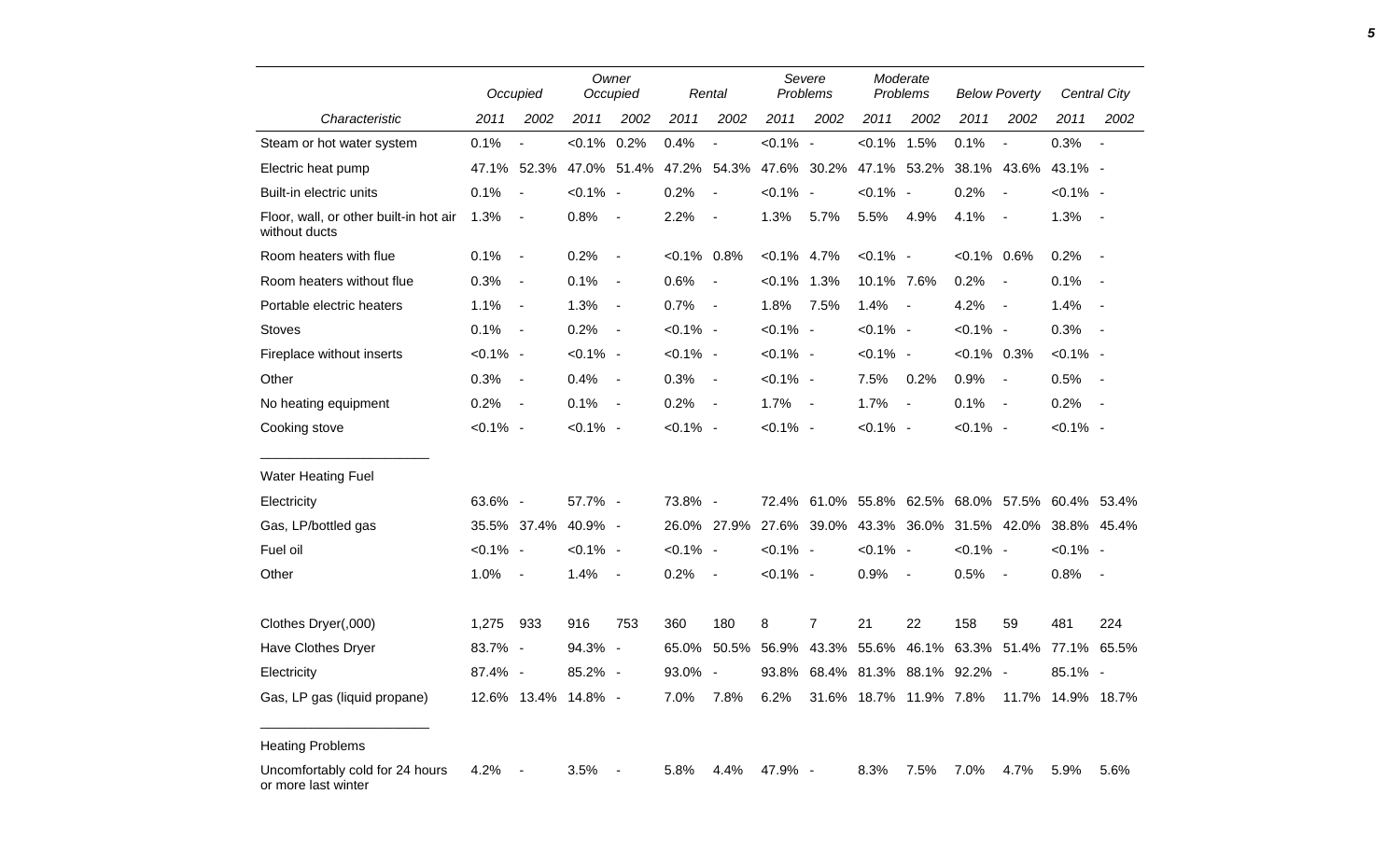|                                      | Owner<br>Occupied<br>Occupied |                              |             |                              | Rental      | Severe<br>Problems       |                | Moderate<br>Problems     |                | <b>Below Poverty</b>     |                |                          | <b>Central City</b> |                          |
|--------------------------------------|-------------------------------|------------------------------|-------------|------------------------------|-------------|--------------------------|----------------|--------------------------|----------------|--------------------------|----------------|--------------------------|---------------------|--------------------------|
| Characteristic                       | 2011                          | 2002                         | 2011        | 2002                         | 2011        | 2002                     | 2011           | 2002                     | 2011           | 2002                     | 2011           | 2002                     | 2011                | 2002                     |
| Heating equipment breakdowns         | 1.1%                          | $\overline{a}$               | 0.7%        | $\overline{\phantom{a}}$     | 1.7%        | $\overline{\phantom{a}}$ | 30.0%          | 34.2%                    | 1.3%           | $\overline{\phantom{a}}$ | 1.3%           | $\overline{\phantom{a}}$ | 1.2%                | $\overline{\phantom{a}}$ |
| Other causes                         | 2.5%                          | $\overline{\phantom{a}}$     | 2.7%        | $\blacksquare$               | 2.3%        | $\overline{\phantom{a}}$ | 2.9%           | 6.4%                     | 5.7%           | 5.2%                     | 3.9%           | $\blacksquare$           | 3.7%                |                          |
| Utility interruption                 | 0.2%                          | $\blacksquare$               | 0.2%        | $\blacksquare$               | $< 0.1\%$ - |                          | $< 0.1\%$ -    |                          | $< 0.1\%$ -    |                          | $< 0.1\%$ -    |                          | 0.4%                | $\blacksquare$           |
| Inadequate heating capacity          | 0.5%                          | $\overline{\phantom{a}}$     | 0.4%        | $\overline{\phantom{a}}$     | 0.6%        | $\blacksquare$           | 1.3%           | $\overline{\phantom{a}}$ | 4.7%           | $\overline{\phantom{a}}$ | 1.0%           | $\sim$                   | 0.8%                | $\sim$                   |
| Inadequate insulation                | 0.2%                          | $\blacksquare$               | 0.1%        | $\qquad \qquad \blacksquare$ | 0.3%        | $\blacksquare$           | $< 0.1\%$ 3.4% |                          | $< 0.1\%$ -    |                          | 0.1%           | $\blacksquare$           | 0.1%                |                          |
| Cost of heating                      | 0.9%                          | $\blacksquare$               | 1.0%        | $\qquad \qquad \blacksquare$ | 0.8%        | $\blacksquare$           | 1.6%           | $\blacksquare$           | $< 0.1\%$ 1.7% |                          | 0.9%           | $\blacksquare$           | 1.5%                | $\sim$                   |
| Other                                | 0.8%                          | $\overline{\phantom{a}}$     | 0.9%        | $\blacksquare$               | 0.7%        | $\overline{\phantom{a}}$ | $< 0.1\%$ -    |                          | 1.0%           | $\overline{\phantom{a}}$ | 1.9%           | $\overline{\phantom{a}}$ | 1.0%                | $\sim$                   |
|                                      |                               |                              |             |                              |             |                          |                |                          |                |                          |                |                          |                     |                          |
| SELECTED PHYSICAL<br><b>PROBLEMS</b> |                               |                              |             |                              |             |                          |                |                          |                |                          |                |                          |                     |                          |
| Severe Physical Problems(,000)       | 14                            | 15                           | 5           | 6                            | 9           | 9                        | 14             | 15                       |                |                          | 5              | 3                        | 8                   | 9                        |
| Severe physical problems             | 0.9%                          | $\qquad \qquad \blacksquare$ | 0.5%        | $\blacksquare$               | 1.7%        | $\blacksquare$           | 100%           | $\overline{\phantom{a}}$ |                |                          | 1.9%           | $\blacksquare$           | 1.3%                |                          |
| Plumbing                             | 0.6%                          | $\overline{\phantom{a}}$     | 0.4%        | $\blacksquare$               | 1.0%        | $\blacksquare$           | 67.4% -        |                          |                |                          | 0.6%           | $\blacksquare$           | 0.9%                | $\sim$                   |
| Heating                              | 0.3%                          | $\overline{\phantom{a}}$     | 0.1%        | $\blacksquare$               | 0.6%        | $\blacksquare$           | 30.0% -        |                          |                |                          | 1.1%           | $\blacksquare$           | 0.4%                | $\sim$                   |
| Electric                             | $< 0.1\%$ -                   |                              | $< 0.1\%$ - |                              | $< 0.1\%$ - |                          | $< 0.1\%$ 3.3% |                          |                |                          | $< 0.1\%$ 0.2% |                          | $< 0.1\%$ -         |                          |
| Hallways                             | $< 0.1\%$ -                   |                              | $< 0.1\%$ - |                              | $< 0.1\%$ - |                          | $< 0.1\%$ -    |                          |                |                          | $< 0.1\%$ -    |                          | $< 0.1\%$ -         |                          |
| Upkeep                               | $< 0.1\%$ -                   |                              | 0.1%        | $\blacksquare$               | $< 0.1\%$ - |                          | 4.4%           | $\overline{\phantom{a}}$ |                |                          | 0.1%           | $\blacksquare$           | $< 0.1\%$ -         |                          |
| Moderate Physical<br>Problems(,000)  | 38                            | 47                           | 19          | 15                           | 19          | 32                       |                |                          | 38             | 47                       | 8              | 13                       | 23                  | 19                       |
| Moderate physical problems           | 2.5%                          | $\overline{\phantom{a}}$     | 1.9%        | $\qquad \qquad \blacksquare$ | 3.4%        | 8.9%                     |                |                          | 100%           | $\blacksquare$           | 3.3%           | 11.4% 3.7%               |                     | 5.5%                     |
| Plumbing                             | 0.1%                          | $\blacksquare$               | 0.1%        | $\blacksquare$               | 0.3%        |                          |                |                          | 5.8%           | 8.2%                     | 0.3%           | $\overline{\phantom{a}}$ | 0.2%                |                          |
| Heating                              | 0.3%                          | $\overline{\phantom{a}}$     | 0.1%        | $\blacksquare$               | 0.6%        |                          |                | $\mathbf{r}$             | 10.1%          | 7.6%                     | 0.2%           | $\blacksquare$           | 0.1%                | $\sim$                   |
| Upkeep                               | 1.4%                          | $\overline{\phantom{a}}$     | 1.2%        | $\qquad \qquad \blacksquare$ | 1.8%        | 6.8%                     |                | $\mathbf{r}$             | 56.4%          | 64.7% 2.2%               |                | 6.9%                     | 2.2%                | $\sim$                   |
| Hallways                             | $< 0.1\%$ -                   |                              | $< 0.1\%$ - |                              | $< 0.1\%$   | 0.2%                     |                |                          | $< 0.1\%$      | 1.4%                     | $< 0.1\%$ -    |                          | $< 0.1\%$ -         |                          |
| Kitchen                              | 0.7%                          | $\blacksquare$               | 0.7%        | $\overline{a}$               | 0.8%        | $\overline{a}$           |                |                          | 29.5%          | 21.8% 0.7%               |                | $\overline{\phantom{a}}$ | 1.2%                |                          |

\_\_\_\_\_\_\_\_\_\_\_\_\_\_\_\_\_\_\_\_\_\_\_